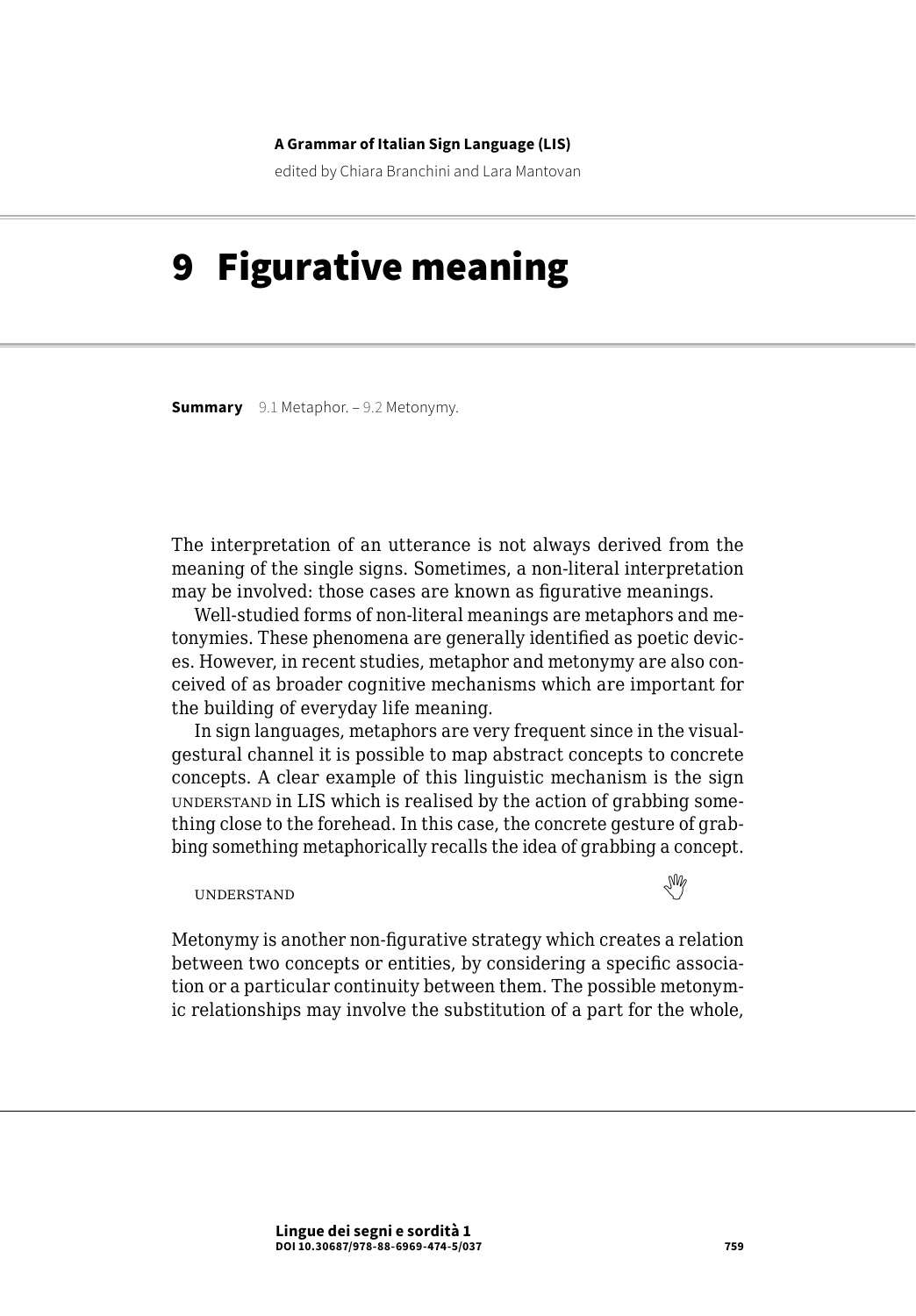<span id="page-1-0"></span>a place for an institution, the author for his/her writing, the container for the product, and so forth.

Metonymic processes are not only used as rhetorical strategies, but also as a more common mechanism of word construction in LIS. Some frozen signs have undergone a metonymic process: for example, the sign house is built upon the classifier for root. In this case, the root, which is a part of the whole entity, becomes the sign for referring to the general concept of the house.

house 

## **9.1 Metaphor**

As stated before, contemporary studies conceive metaphoric expressions as productive cognitive mechanisms which are widespread not only in poetic contexts, but in the expressions used in everyday life. The same holds true for LIS. In the following sections, the cognitive basis of metaphors [PRAGMATICS 9.1.1], the types and the combinations of metaphors [PRAGMATICS 9.1.2], and the metaphors in grammar [PRAG-MATICS 9.1.3] are discussed.

### **9.1.1 Cognitive basis of metaphors**

The cognitive process underlying metaphors is a general property which belongs to natural languages. Indeed, many expressions in everyday life are metaphorically derived. Generally, a metaphor is conceived as an abstract concept mapped to and understood through a more concrete concept. The abstract schema through which metaphors are represented is generally X is Y. A common example is the association between the concrete concept of journey and the broader abstract concept of life. Life is often considered as a journey, and consequently other features of the two spheres are combined: for example, the difficulties of life are associated to travel barriers, or the growing process is associated to the process of discovery which is enabled by travelling. Therefore, in the schema below, the X domain (the source) could be interpreted as journey and the Y domain (the target) as life. The internal connections (e.g.  $x1 - y1$ ,  $x2 - y2$ ,  $x3 - y3$ ) can be considered as the associations created between the source and the target domain, as displayed by the figure below.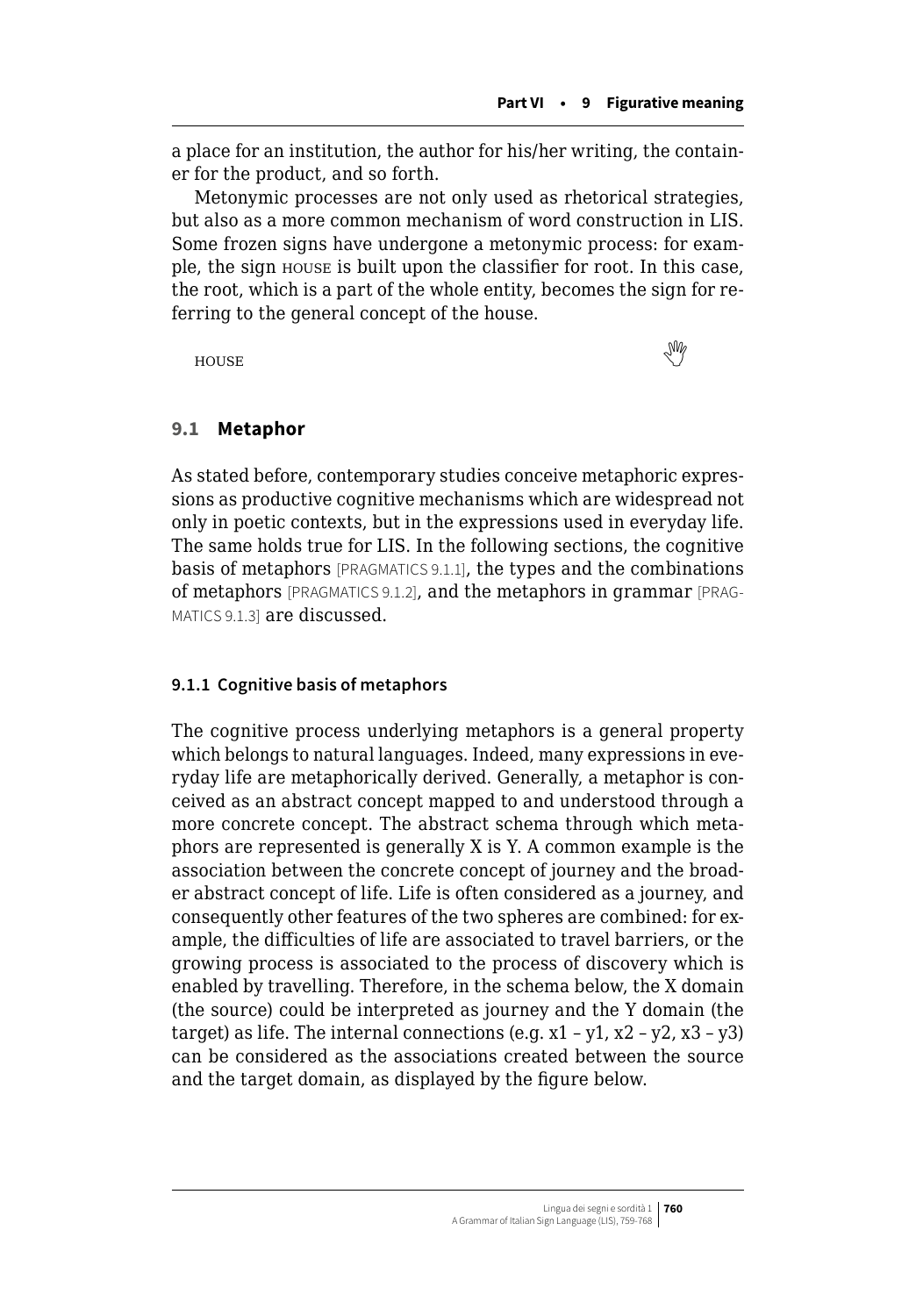

**Figure 1** Schema illustrating metaphor mappings (recreated from Quer et al. 2017, 761)

As in other sign languages, some lexical signs in LIS are derived from metaphorical mappings: in these cases, abstract concepts are metaphorically mapped into concrete concepts, which in turns are iconically depicted in signs thanks to the visual-gestural channel.

For example, in the sign culture the dominant hand seems to hold a huge book at the level of the forehead. Therefore, this sign iconically expresses the wide knowledge of someone by representing this knowledge as a big book in the head, as shown in the picture below. The non-manual markers associated with this sign, namely teeth on the lips and squint eyes, are typically used with an evaluative function [PRAGMATICS 2.2.1], enhancing the idea of a wide knowledge.



**CULTURED** 

In this case, a concrete concept (the book) is metaphorically mapped to the abstract meaning of the sign (the fact of being well educated).

## **9.1.2 Types and combinations of metaphors**

Metaphors are also useful for understanding complex meanings since they can map abstract concepts to concrete experiences. Primary forms of metaphors, namely very basic types of metaphors, display an embodied experiential basis. To illustrate, the concept of intimacy is mapped to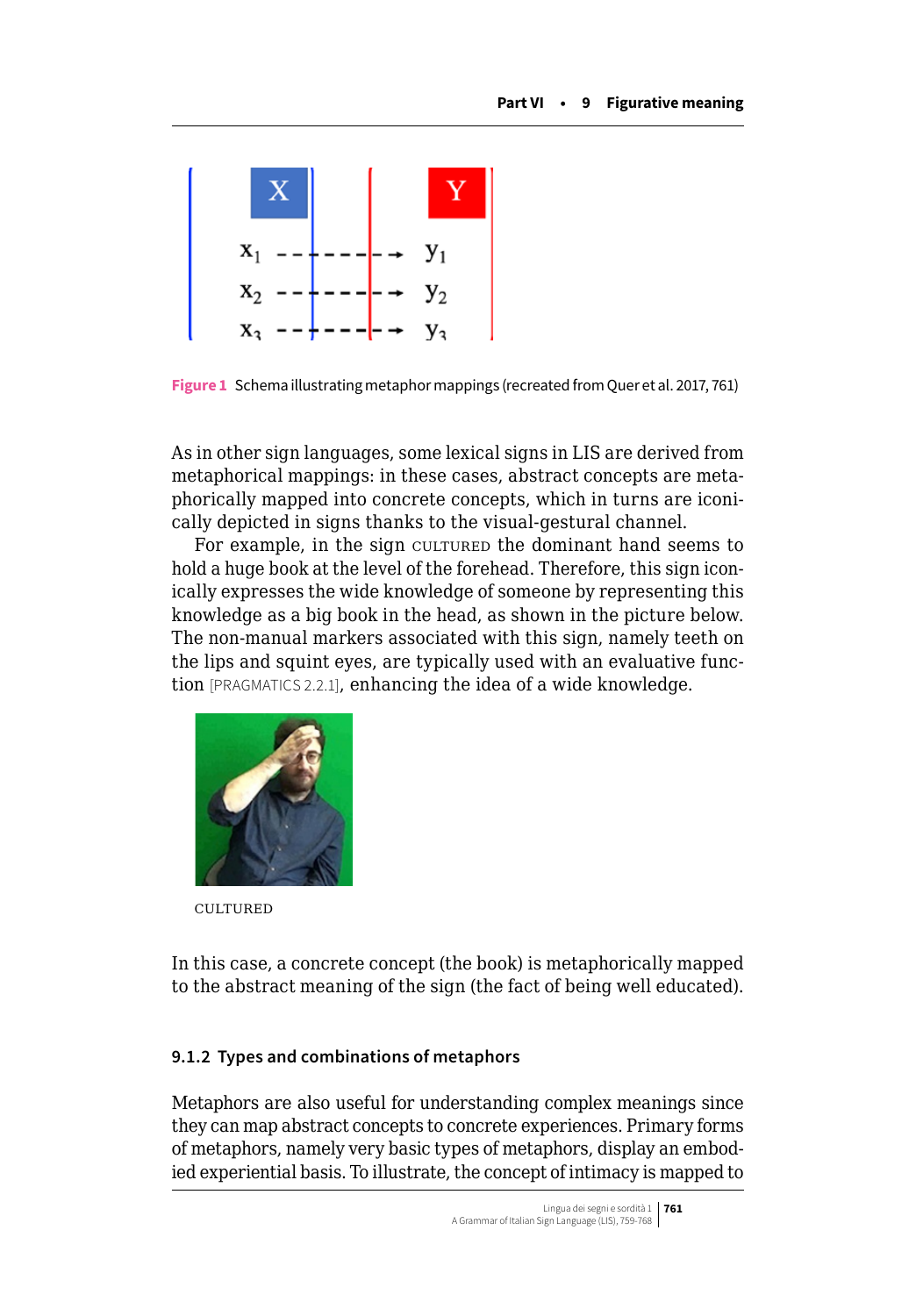spatial closeness, or a great amount or degree is mapped to the high part of the signing space. The example below shows the metaphor intimacy is closeness: in particular, the fact that the signer and his/her friend are placed in close locations in space reflects their close relationship.

IX<sub>1</sub>FRIEND IX<sub>a</sub> <sub>1</sub>COMMUNICATE<sub>3a</sub> 'I have an intimate conversation with a friend of mine.'

The following example illustrates another metaphoric use of space: the price raise in the housing market is visually represented by the upward movement.

market house money money\_raise  'There is a price raise in the housing market.'

Another basic category of metaphors consists in mapping a thought, a feeling or an emotion to a concrete object. In the following sentence, the expression of personal thoughts is metaphorically conveyed through the concrete act of handing something to someone, as shown below.

 $ix_1$   $r$  HOUGHT  $_1$ CL(spread curved open 5): 'give\_from\_inside', 'I let you know my thoughts.'

Moreover, the fact that signs for emotions (e.g. love) are often placed in the chest, while signs for cognitive processes (e.g. think) are located close to the forehead of the signer is another basic use of metaphors.

Lots of metaphors in LIS display this specific connection between an abstract concept, such as a feeling or a cognitive activity, and the place of the body in which people culturally or visually locate these elements. For example, a very common metaphor which has become an idiomatic expression in LIS is the combination of the signs heart black to mean a negative disposition, shown in the video below.

heartblack the control of the control of the control of the control of the control of the control of the control of the control of the control of the control of the control of the control of the control of the control of 'Mean'

Such expression requires that both signs are produced close to the heart. Note that the sign **BLACK** is conventionally articulated on the signer's forehead. The fact that in this specific expression it is moved to the heart visually enhances the power of the metaphor. This suggests that metaphoric processes are creative and productive and belong to the dynamic part of language.

A famous expression is perceive\_with\_mental\_eyes. In this case, we can observe the displacement of the sign perceive, which is generally articulated close to the eyes, in an unusual, but metaphorically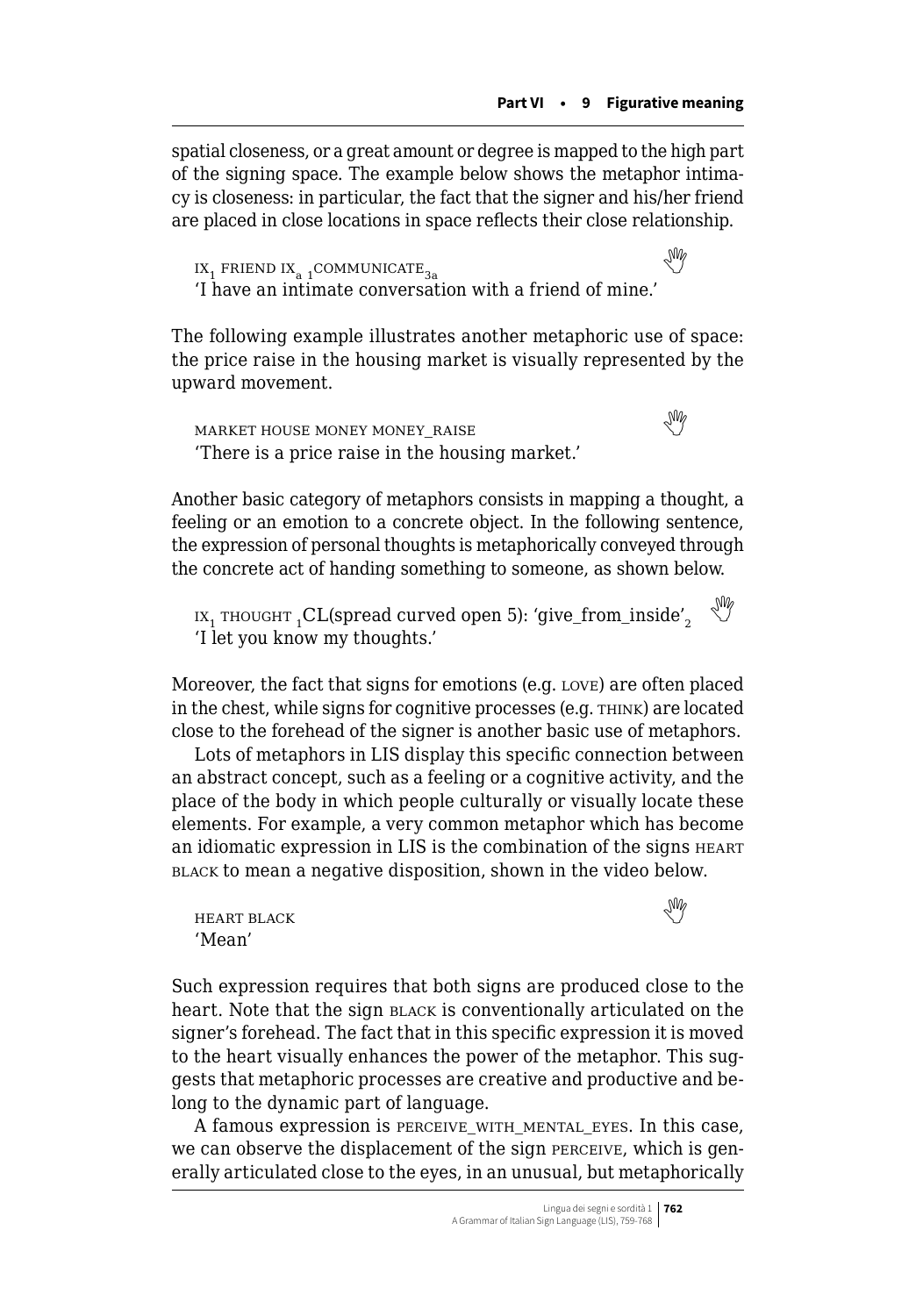significant location: the forehead. Such displacement indicates that this kind of perception is referred to the mind rather than to the eye. The example of this use is shown below.

 $PERCEIVE WITH MENTIAL EYES$  $PERCEIVE WITH MENTIAL EYES$  $PERCEIVE WITH MENTIAL EYES$ 'Perceive something mentally.'

Interestingly, such creative processes do not only concern the poetic domain or idiomatic expressions, but are also used for referring to everyday life. An example is represented by the metaphorical use of the LIS sign university. In its citation form, this sign is realised with a forward path movement starting from the signer's forehead combined with a closing secondary movement (a). The metaphoric version of university is realised with the same closing secondary movement combined with a slightly different path movement: at the beginning the hand moves forward, but then it suddenly moves downward (b). This particular form makes reference to a not serious attitude toward academic studies.

| a. UNIVERSITY (citation form)                                               | MZ  |
|-----------------------------------------------------------------------------|-----|
| b. UNIVERSITY (metaphoric use)<br>'Superficial attitude toward university.' | Ind |

In other cases, a metaphoric use in LIS is the transliteration of an Italian metaphor. For example, the Italian idiomatic expression *avere i capelli dritti* (Eng. 'be surprised or scared', literally '(to) have straight hair'). In LIS, the sign derives from the Italian version, but the idiomatic use has been visually adapted by taking advantage of the visual description of such expression, as shown in the example below.

STRAIGHT\_HAIR 'Being scared of something.'

These and many other metaphorical processes in LIS show that signers can resort to metaphor for the creation of new meanings.

## **9.1.3 Metaphors in grammar**

In LIS, as in other sign languages, metaphorical mapping can also be responsible for grammatical features, such as verb agreement. In the example below, the verb  $H$ EAD $^{\wedge}$ INFLUENCE is based on the following metaphor: a good or bad influence is something that can be represented as moving from an agent to a patient.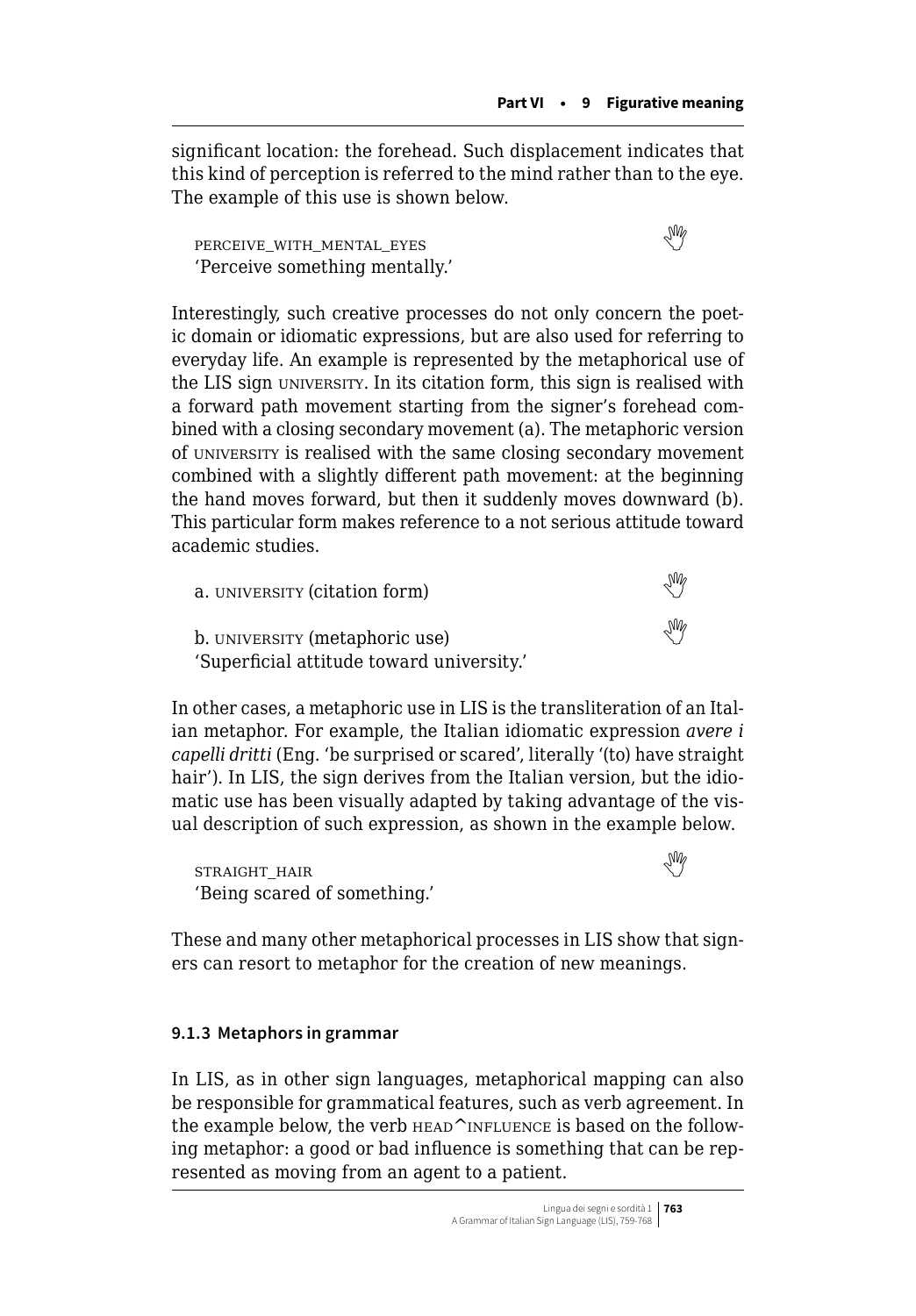<span id="page-5-0"></span>head^influence  'Have an influence on'

Thus, although the specific verb  $H$  HEAD<sup> $\sim$ </sup>INFLUENCE does not refer to a physical transfer, it refers to a metaphorical transfer.

## **9.2 Metonymy**

Similarly to metaphor, metonymy is another cognitive process which was previously applied to the poetic domain, but it is also used in everyday life. In the following sections, we present the relationship between metaphor and metonymy [PRAGMATICS 9.2.1] and the body parts which establish metonymical relations capitalising on the visual gestural channel of sign languages [PRAGMATICS 9.2.2].

## **9.2.1 Metonymy vs. metaphor**

In metonymic processes, entities which are related for some reason are used one in place of the other. The abstract schema through which metonymies are represented is generally X for Y. In metonymy, the relationship between the two associated concepts or objects has to be close. Indeed, differently from metaphors, metonymic relations involve two related concepts included in the same semantic sphere. The picture below schematizes such mechanism.



**Figure 2** Schema illustrating a metonymic relationship (recreated from Quer et al. 2017, 764)

One of the most common types of metonymy is synecdoche, a relationship in which a part of an object stands for the whole entity. In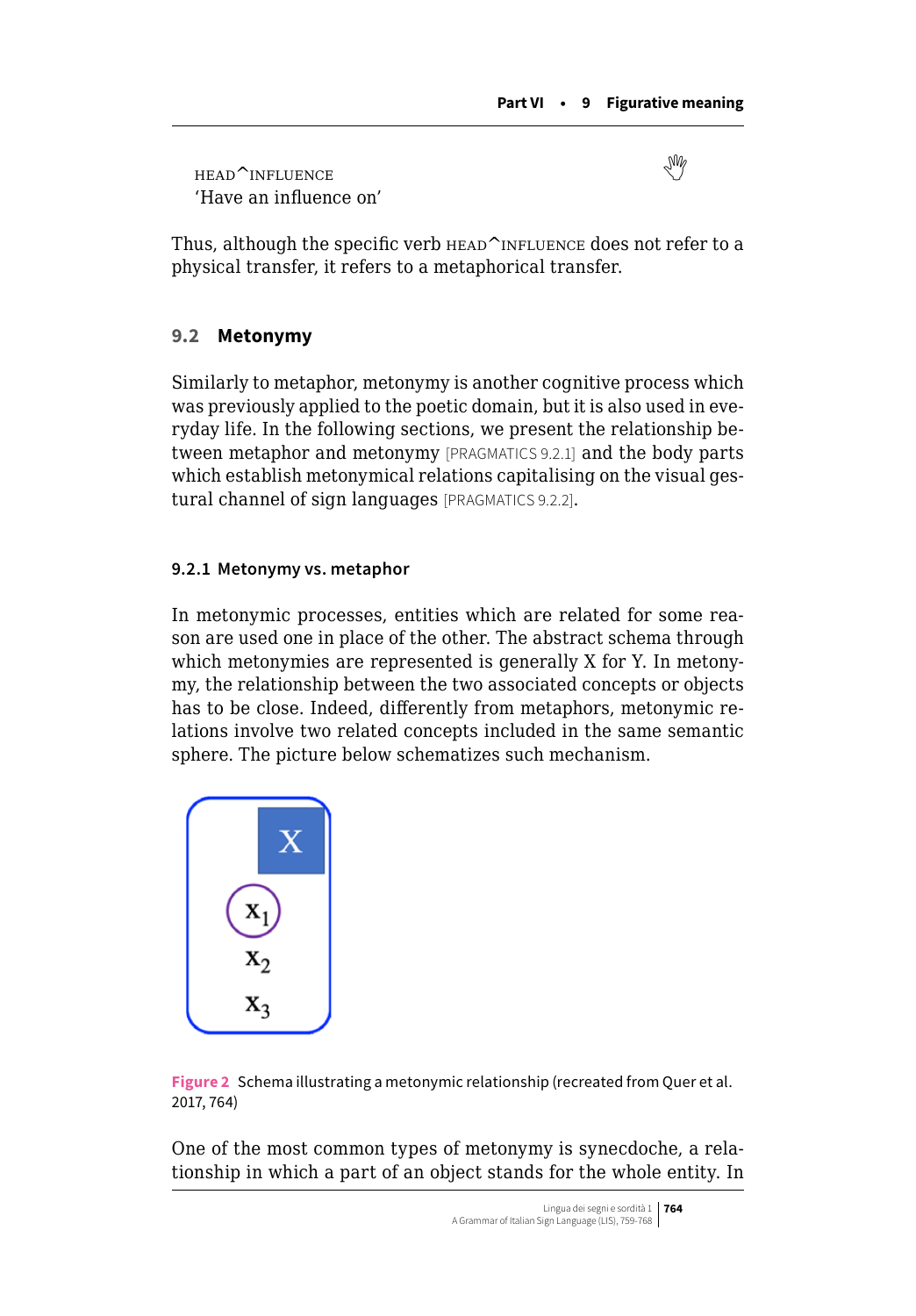this case, as illustrated in the picture above, the macro-domain of an entity or of a concept is decomposed into several smaller subcomponents.

LIS, as other sign and spoken languages, displays lots of linguistic uses of this type. For example, in the video below, the signs face new stands for a new person. Therefore, the signer selects one single aspect (i.e. the face) of the domain to denote the whole entity (i.e. the person).

 $IX<sub>1</sub>$ see face new 'I see a new face.'

Lots of signs in LIS have been generated by this type of metonymic process, so that many frozen signs are inherently metonymic. For instance, many of the signs derived from handle classifiers [MORPHOL-OGY 5.1.3] display a part-whole relationship. An example is shown by the picture below in which the sign for the steering wheel is used to refer to the whole entity, the car.



**CAR** 

Similarly, the sign pot derives from the way in which a pot is commonly grabbed, namely by its pot-handles.



**POT** 

Another type of metonymic relationship is the producer who stands for the product. For example, in the case of movies or books, the name of the director or the author might be employed in substitution of their intellectual product. The example below displays one of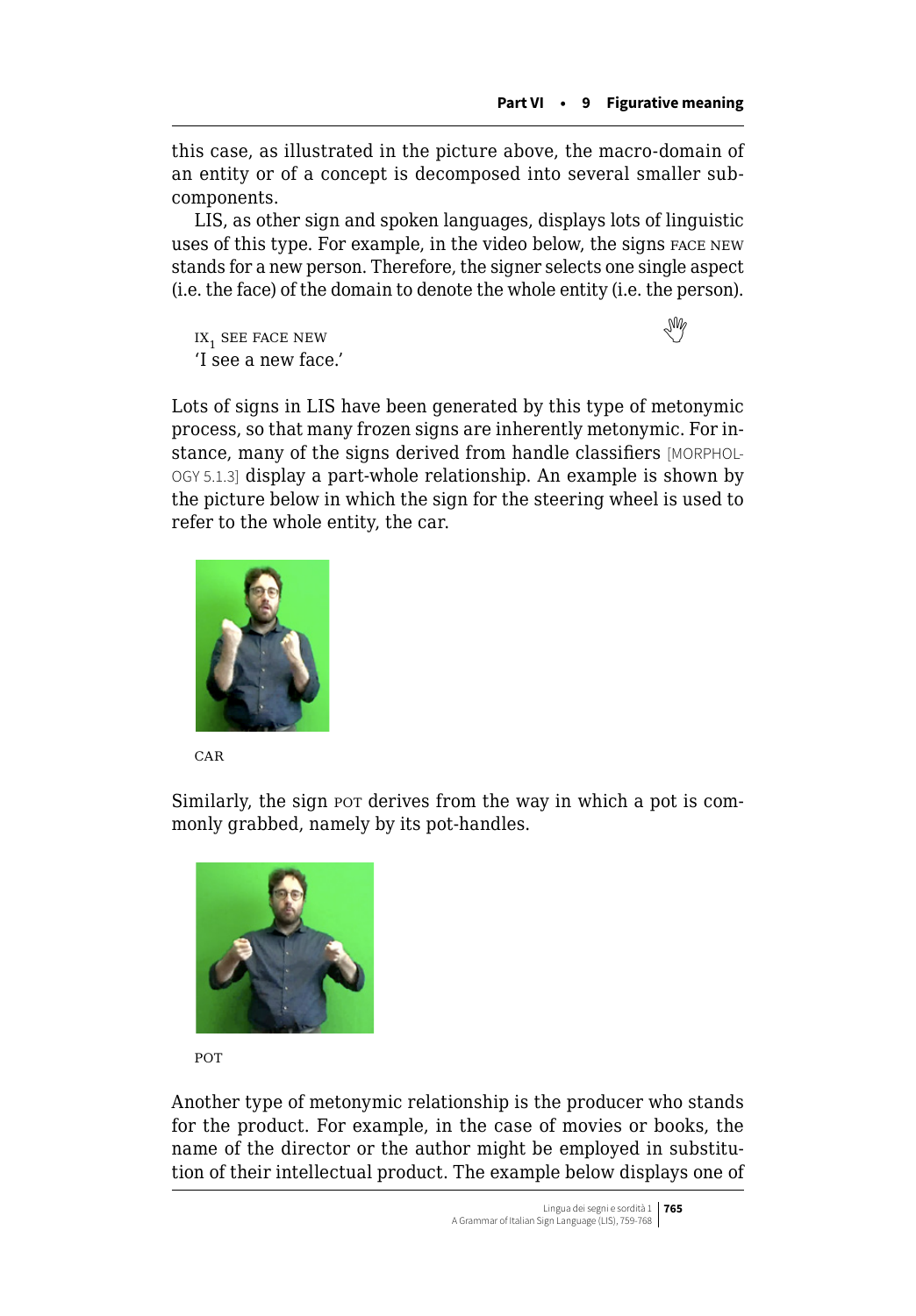these cases in which the Italian writer Dante is used in place of his well-known poem the 'Divina Commedia'.

IX,DANTE IX READ 'I read Dante (Dante's poem).'

A similar case might happen with other types of products, such as the brand of a car which stands for the car itself, as in the example below.

IX<sub>1</sub>MERCEDES IX<sub>1</sub> BUY 'I bought a Mercedes (a Mercedes car).'

Another type of metonymic relationship consists in substituting an institution with the place related to that institution. In the example below, the building which represents the seat of the Senate of the Italian Republic, Palazzo Madama, is used for referring to the Senate itself.

 $\begin{array}{c}\texttt{PALACE IX} \end{array} \begin{minipage}{.45\textwidth} \begin{subipage}{.45\textwidth} \centering \begin{subipage}{.45\textwidth} \centering \end{subipage} \end{minipage} \begin{minipage}{.45\textwidth} \centering \begin{subipage}{.45\textwidth} \centering \end{subipage} \end{minipage} \begin{minipage}{.45\textwidth} \centering \begin{subipage}{.45\textwidth} \centering \centering \end{subipage} \end{minipage} \begin{minipage}{.45\textwidth} \centering \begin{subipage}{.45\textwidth} \centering \centering \end$  $\begin{array}{c}\texttt{PALACE IX} \end{array} \begin{minipage}{.45\textwidth} \begin{subipage}{.45\textwidth} \centering \begin{subipage}{.45\textwidth} \centering \end{subipage} \end{minipage} \begin{minipage}{.45\textwidth} \centering \begin{subipage}{.45\textwidth} \centering \end{subipage} \end{minipage} \begin{minipage}{.45\textwidth} \centering \begin{subipage}{.45\textwidth} \centering \centering \end{subipage} \end{minipage} \begin{minipage}{.45\textwidth} \centering \begin{subipage}{.45\textwidth} \centering \centering \end$  $\begin{array}{c}\texttt{PALACE IX} \end{array} \begin{minipage}{.45\textwidth} \begin{subipage}{.45\textwidth} \centering \begin{subipage}{.45\textwidth} \centering \end{subipage} \end{minipage} \begin{minipage}{.45\textwidth} \centering \begin{subipage}{.45\textwidth} \centering \end{subipage} \end{minipage} \begin{minipage}{.45\textwidth} \centering \begin{subipage}{.45\textwidth} \centering \centering \end{subipage} \end{minipage} \begin{minipage}{.45\textwidth} \centering \begin{subipage}{.45\textwidth} \centering \centering \end$ 'Palazzo Madama (the Senate) has approved the law.'

Metonymy in LIS is also realised in the relationship effect for cause. In the following example, the concept of being weak is realised through the mention of having trembling legs.

 $BROTHER<sub>a</sub> POSS<sub>1</sub> IX<sub>a</sub> CHARACTER WEAK$  $BROTHER<sub>a</sub> POSS<sub>1</sub> IX<sub>a</sub> CHARACTER WEAK$  $BROTHER<sub>a</sub> POSS<sub>1</sub> IX<sub>a</sub> CHARACTER WEAK$ 'My brother has a weak character'.

Both metonymy and metaphor show a widespread use in LIS discourse. Sometimes, it may be hard to distinguish between the two phenomena. For example, the fact that a verb referring to a feeling such as love is articulated on the signer's chest may be interpreted either as metaphor or metonymy.





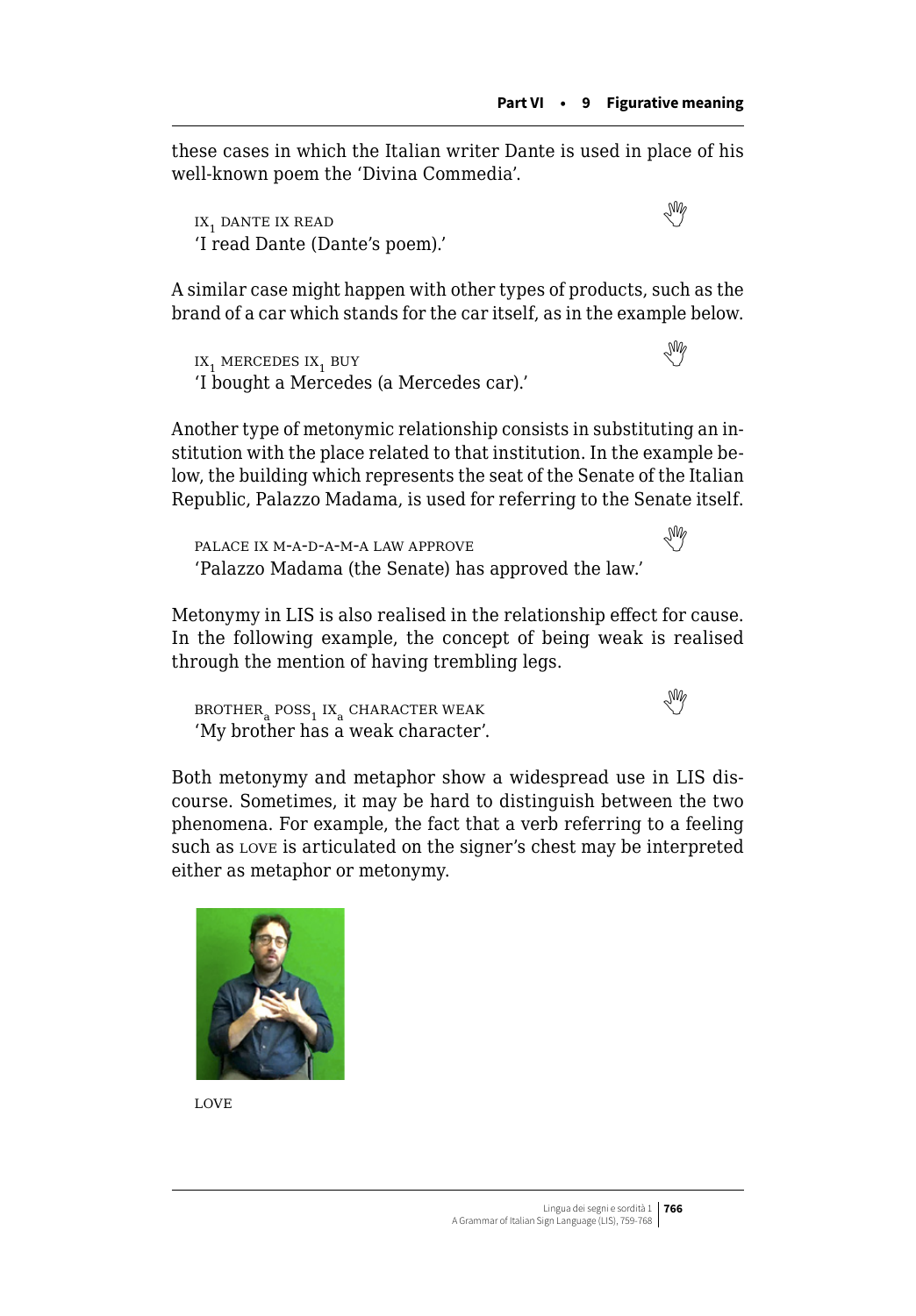This case can be analysed as metaphor if we consider that the chest is metaphorically conceived as the container of emotions. However, it can also be analysed as metonymy as the chest stands for the locus of emotions.

## **9.2.2 Body as metonymy**

Metaphoric expressions involving emotional experiences can also be considered as cases of metonymy. Indeed, physical effects of specific emotions can be conceived as different aspects belonging to the same domain. In LIS, an example of this association can be the sign temperature\_raise used in young signers' slang to refer to the effects of a sexual arousal triggered by signing with a desired person.

WOMAN IX<sub>1</sub> 1COMMUNICATE<sub>3</sub> SIGN IX<sub>1</sub> TEMPERATURE\_RAISE 'The conversation with the woman turned me on'.

## **Information on Data and Consultants**

The descriptions in these sections are based on the references below and on grammatical judgments. For information on data and consultants see the references. The video clips and images exemplifying the linguistic data have been produced by a LIS native signer coming from the northern part of Italy and involved in the SIGN-HUB Project.

## **Authorship Information**

Chiara Calderone

## **References**

Amorini, G.; Lerose, L. (2012). *Studi linguistici in Lingua dei Segni Italiana (LIS) – Analisi fonologica e le funzioni deittiche ed avverbiali, e aspetti metaforici in parametri formazionali* [PhD dissertation]. Klagenfurt: Alpen-Adria-Universität.

- Calderone, C. (2014). *Segni di poesia* [MA dissertation]. Bologna: Università di Bologna.
- Cuccio, V.; Fontana, S. (2012). "Non-Literal Meaning: Metaphor and Metonymy in Sign Systems". Gola, E.; Ervas, F. (eds), *Metaphor in Focus: Philosophical Perspectives on Metaphor Use*. Newcastle: Cambridge Scholar Publishing, 155-79.
- Fedeli, L. (2015). *Slang Terms in Italian Sign Language (LIS): A Sociolinguistic Perspective* [MA dissertation]. Venice: Ca' Foscari University of Venice.

Russo Cardona, T. (1999). *Immagini e metafore nelle lingue parlate e segnate. Modelli semiotici e applicazioni alla LIS* [PhD dissertation]. Roma: Università La Sapienza.